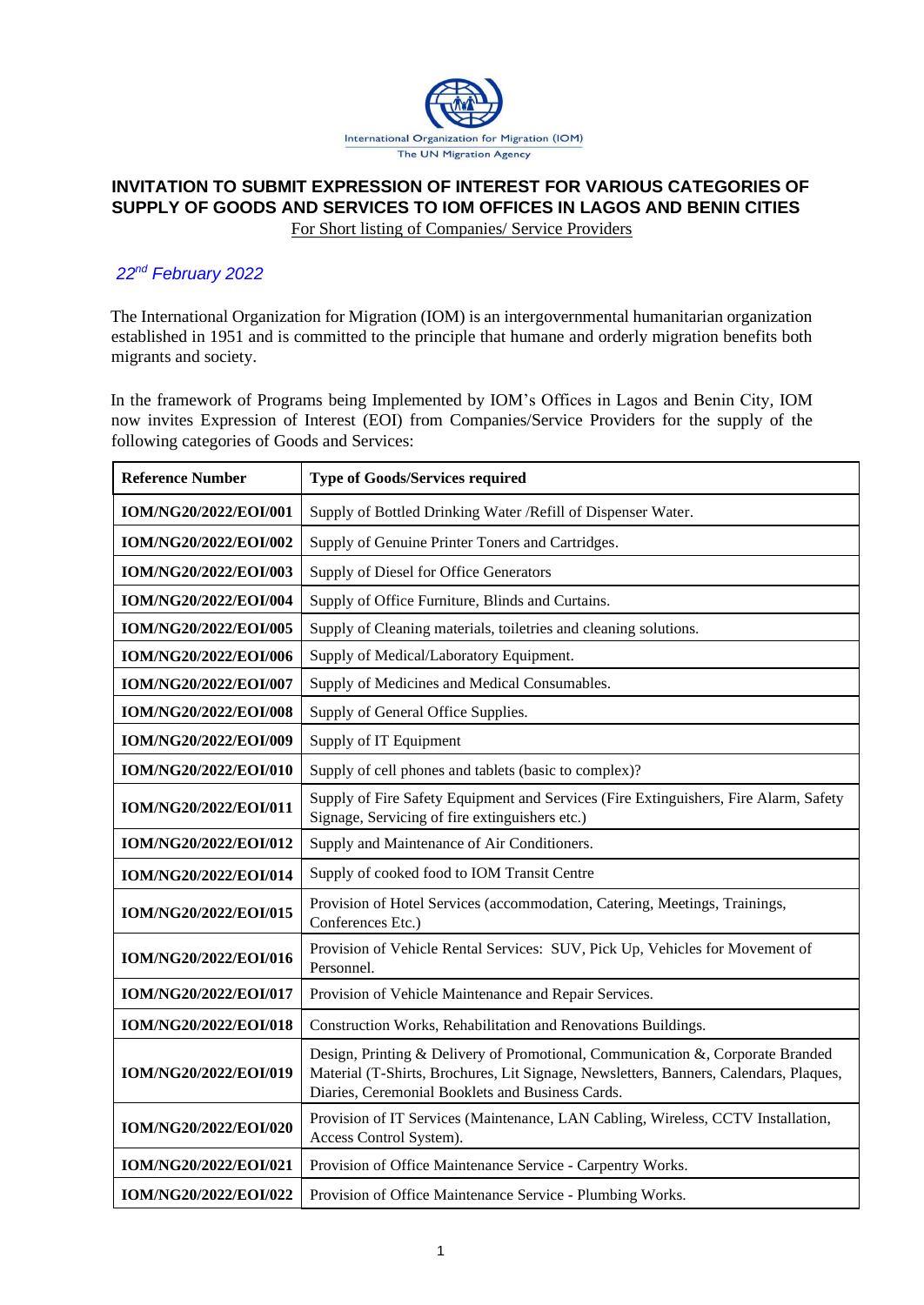| <b>IOM/NG20/2022/EOI/023</b> Provision of Office Maintenance Service - Electrical Works. |
|------------------------------------------------------------------------------------------|
| IOM/NG20/2022/EOI/024   Provision of Fumigation and pest control Services.               |
| <b>IOM/NG20/2022/EOI/025</b> Provision of Generator Maintenance Services.                |
| <b>IOM/NG20/2022/EOI/026</b> Provision of Maintenance Services for X-ray machines        |

The Expression of Interest shall be submitted in original and duplicate copy and should be received by hand at the following IOM offices **on or before 18th March 2022, 1600hrs**:

**IOM Office in Lagos:** *No 1 Isaac John street, GRA , Ikeja , Lagos State.* **IOM Benin Office:** *No 3 Aideyan street, off Ihama road, GRA , Benin City, Edo State.*

#### **Documents submitted through email shall not be accepted.**

Based on the above information, IOM shall draw up the shortlist of Companies/Service Providers. Only short-listed Companies/Service Providers will be invited to submit technical and financial proposals in each category.

**Interested Companies/Service Providers may request for the Bid documents including required annexes as well as to obtain further information from IOM by writing to the following address: [iomlagostenders@iom.int](mailto:iomlagostenders@iom.int) with subject as EOI 2022 ENQUIRIES on or before 10th March 2022, 1600hrs.**

IOM reserves the right to accept or reject any Expression of Interest, and to annul the selection process and reject all Expression at any time, without thereby incurring any liability to the affected Companies/Service Providers.

Very truly yours, IOM Lagos Procurement IOM is encouraging companies to use recycled materials or materials coming from sustainable resources or produced using a technology that has lower ecological footprints.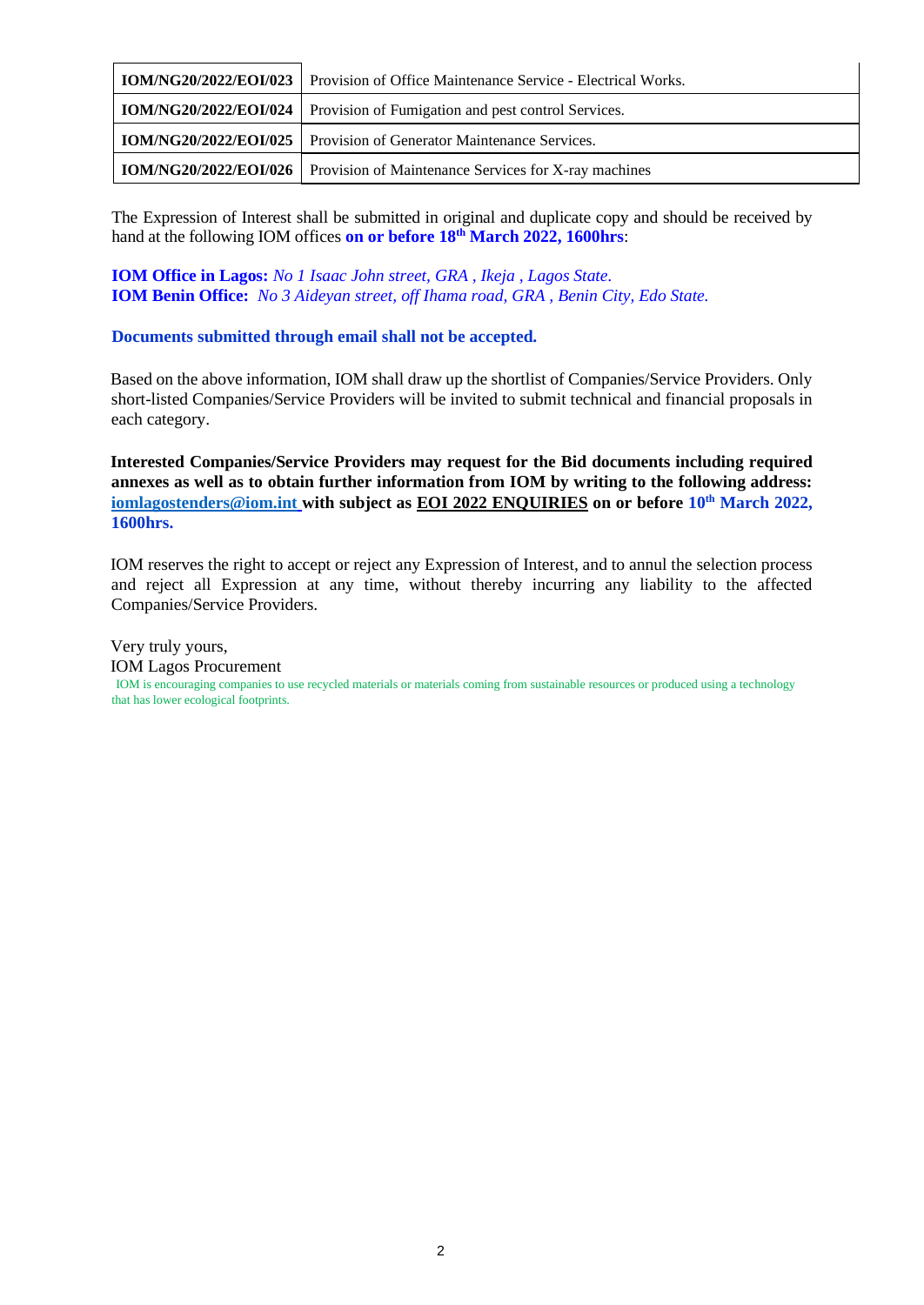

# **Request for Expression of Interest**

The International Organization for Migration (IOM) is an intergovernmental humanitarian organization established in 1951 and is committed to the principle that humane and orderly migration benefits both migrants and society.

In the framework of Programs being Implemented by IOM Nigeria*,* IOM now invites Expression of Interest from Companies/Service Providers for the supply of different goods and Services.

This document contains instructions on the preparation and submission of the Application including Annex A: Bidder's Information.

1. The Application must be submitted in sealed envelope to the IOM office address indicated below:

**IOM Office in Lagos:** *No 1 Isaac John street, GRA , Ikeja , Lagos State.* **IOM Benin Office:** *No 3 Aideyan street, off Ihama road, GRA , Benin City, Edo State***.** 

The submission should be received by IOM not later than *18th March 2022, 1600hrs*. Late Application will not be considered.

A detailed description must be provided on how the requirements specified in this document match the capability, experience, knowledge and expertise of the Company/ Service Provider.

2. The Application must be submitted in one original and one copy and the envelopes must be marked "Original" and "Copy" respectively as appropriate. If there are any discrepancies between the original and the copy the original governs. Both envelopes shall be placed in an outer envelope and sealed. All the envelopes shall be labeled with the

#### **Reference number**,

**Type of services/goods provided**,

**submission address**, and

**Name of the Company/Service Provider**.

If a vendor is interested to participate in more than one category (see below list), they should submit separate sets of documents for each category of interest.

Please use the format below to address the envelops: -

Reference Number, Category applied for, Bidder's Name.

#### **Example:**

IOM/NG20/2022/EOI/001 (Reference Number) Supply of Bottled Drinking Water /Refill of Dispenser Water (Category name) ABC Water Bottlers LTD (Bidder's Name)

3. The Application must be submitted in the English language and in the format prescribed by IOM. All required information must be provided, responding clearly and concisely to all the points set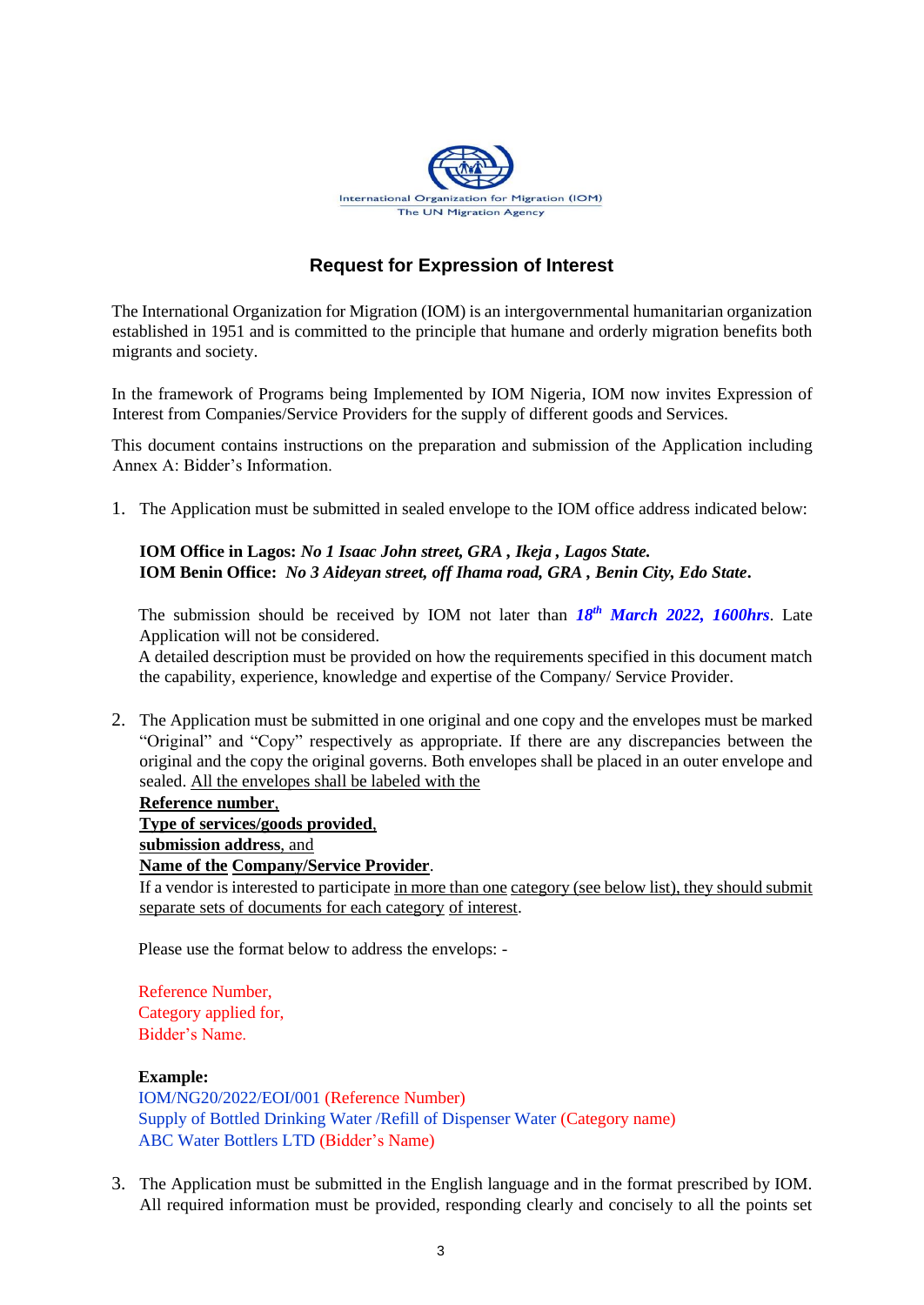out. Any application which does not fully and comprehensively address this Request for Expression of Interest may be rejected.

- 4. The Application document should comprise of the following:
	- a. Cover Letter; Clearly indicating the reference number and type of goods/services provided. **See the last page below the list of goods/services and corresponding Reference Numbers**
	- b. A copy of this Request for Expression of Interest duly signed and stamped on all pages by the Company/Service Provider's Authorized Representative; and
	- c. Duly Accomplished Bidders Information (Annex A)
	- d. Dully Accomplished and signed Vendor Information Sheet (Annex B) with All requested information and required documentation attached.
	- e. Duly Accomplished and signed Code of Conduct for Suppliers (Annex C).
- 5. Companies/Service Providers requiring any clarifications on the content of this document may notify IOM in writing at the following address: *[iomlagostenders@iom.int](mailto:iomlagostenders@iom.int)* with subject as **EOI 2022 ENQUIRIES***.* IOM will respond to any request for clarification received on or before  $10^{th}$  March 2*022, 1600hrs*.

| No. | <b>Requirements</b>                                                       | <b>Compliance</b> |
|-----|---------------------------------------------------------------------------|-------------------|
|     |                                                                           | <b>Rating</b>     |
| 1.  | Cover letter in Company's letterhead.                                     | Pass/Fail         |
| 2.  | Company Profile (including the names of owners, key officers,             | Pass/Fail         |
|     | technical personnel)                                                      |                   |
| 3.  | Certified true copy of Certificate of Business Registration/              | Pass/Fail         |
|     | Incorporation.                                                            |                   |
| 4.  | Company's Articles of Incorporation, Partnership or Corporation,          | Pass/Fail         |
|     | whichever is applicable, including amendments thereto, if any.            |                   |
| 5.  | Tax Certificate                                                           | Pass/Fail         |
| 6.  | Tax Compliance: Evidence of Tax payment for the last three (3) years      | Pass/Fail         |
| 7.  | Audited Financial Statements for the last three (3) years                 | Pass/Fail         |
| 8.  | List of all contracts entered into for the last 3 years (completed and/or | Pass/Fail         |
|     | ongoing)                                                                  |                   |
| 9.  | Certificates from the Principals where applicable (e.g. Manufacturer's    | Pass/Fail         |
|     | Authorization, Certificate of Exclusive Distributorship, Any certificate  |                   |
|     | for the purpose, indicating name, complete address and contact details)   |                   |
| 10. | Dully filled, signed, and stamped Annex B and C (vendor Information       | Pass/Fail         |
|     | Sheet and Vendor code of Conduct)                                         |                   |

6. Applications shall be evaluated in accordance with the following criteria:

*\* Only companies attain overall PASS shall proceed to the next phase of prequalification.*

Only eligible and qualified Companies based on above shall be invited to participate in the bidding/tender process.

- 7. Applications may be modified or withdrawn in writing, prior to the closing time specified in this Request for Expression of Interest. Applications shall not be modified or withdrawn after the deadline.
- 8. The Company/Service Provider shall bear all costs associated with the preparation and submission of the Application and IOM will not in any case be responsible and liable for the costs incurred.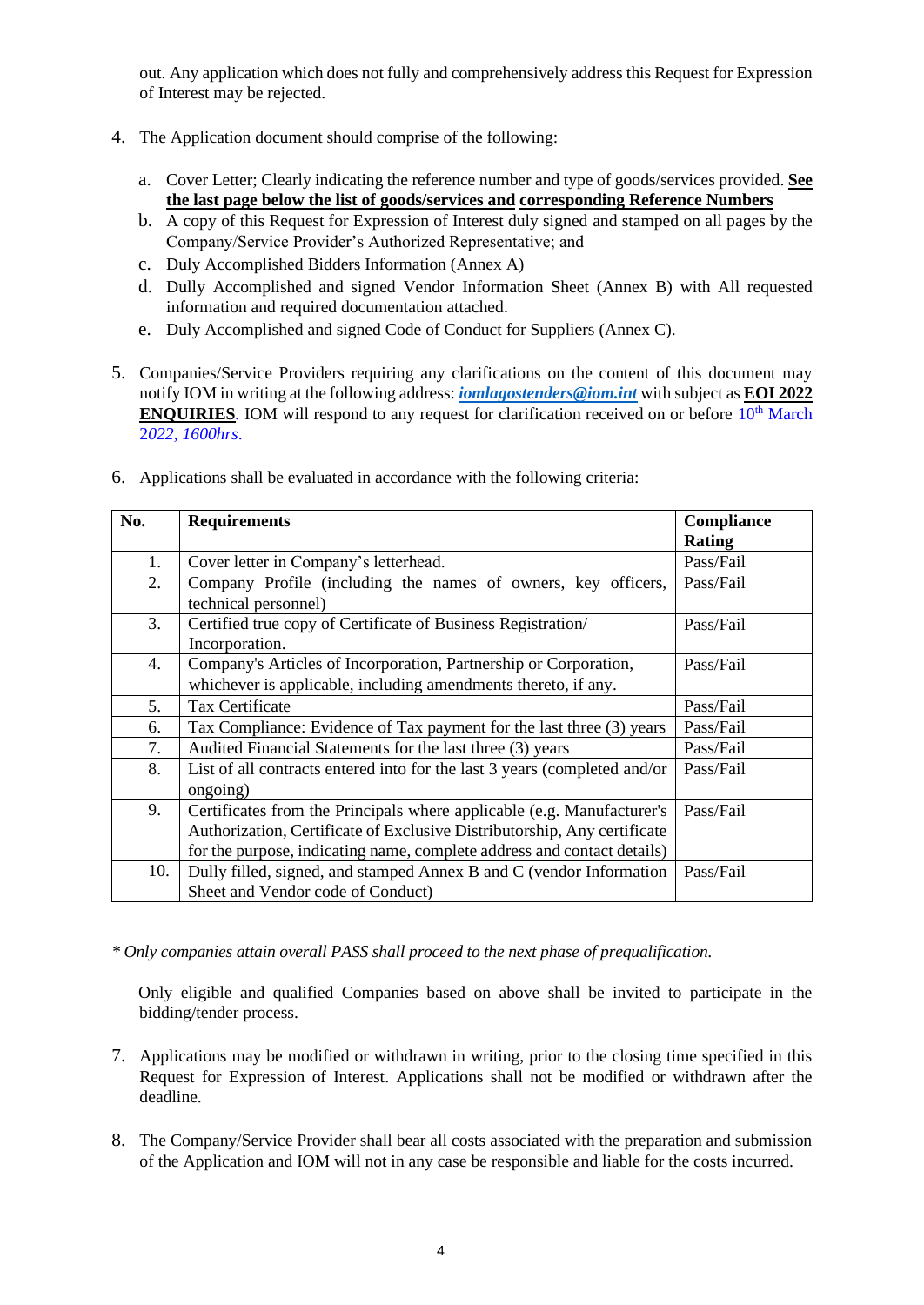- 9. All information given in writing to or verbally shared with the Company/Service Provider in connection with this Request for EoI is to be treated as strictly confidential. The Company/Service Provider shall not share or invoke such information to any third party without the prior written approval of IOM. This obligation shall continue after the procurement process has been completed whether or not the Company/Service Provider is successful.
- 10. IOM reserves the right to accept or reject any Application, and to cancel the procurement process and reject all Applications, at any time without thereby incurring any liability to the affected Companies/Service Providers or any obligation to inform the affected Companies/Service Providers of the ground for IOM's action.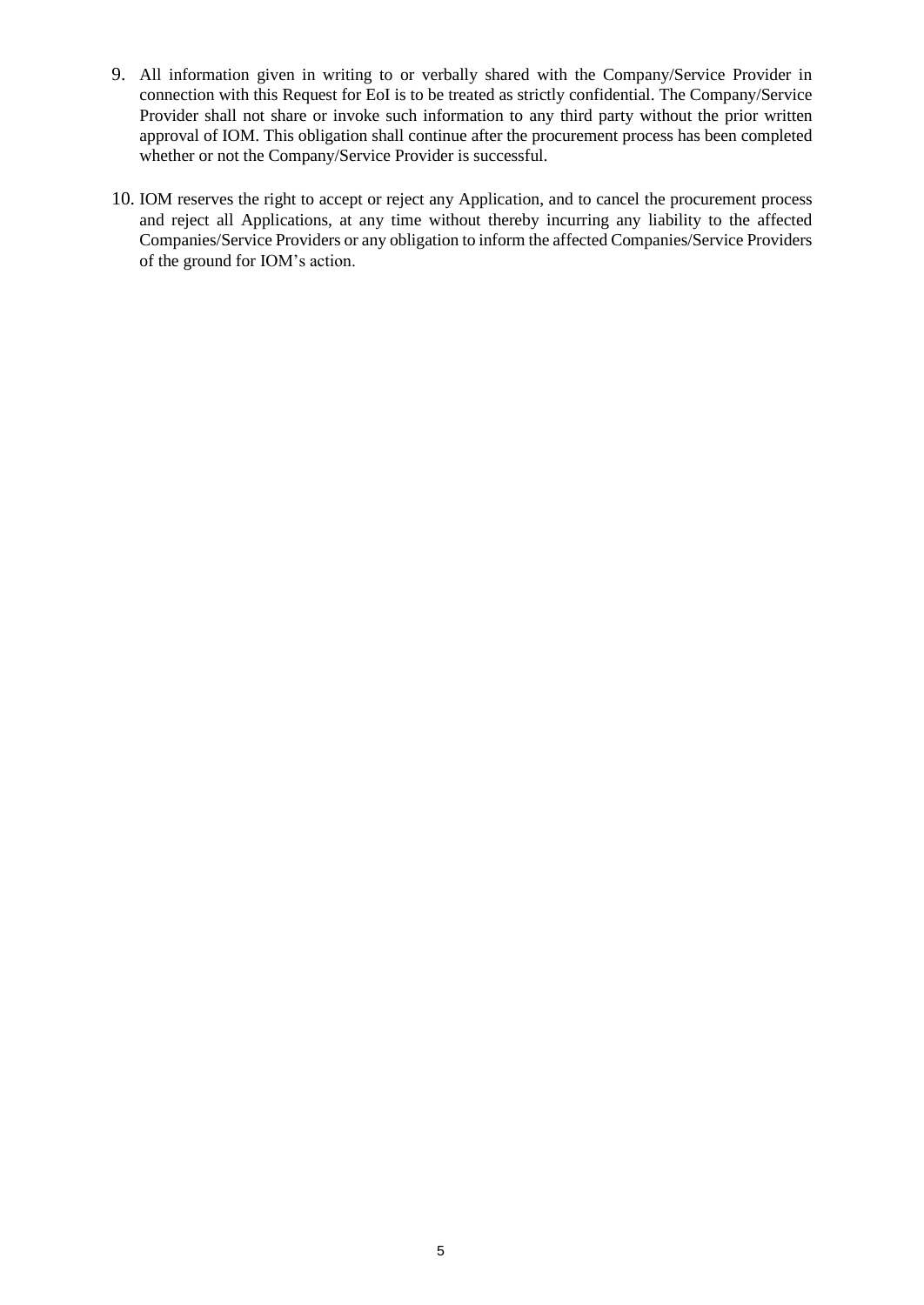# **ANNEX A: BIDDERS INFORMATION**

**Bidders should provide the following information in table form and provide proof:**

### **TABLE 1 – GENERAL INFORMATION**

- Name of the Company
- Physical Office Address
- Phone Number (s)
- Email Address
- Address of Other Offices/warehouse (s), if any
- Name, contact and Designation of the Contact Person
- Legal Status: Copy of CAC, FIRS, VAT and other registration certificates
- Principal place of business
- Certification from relevant regulatory bodies (where applicable)
- Certification for dealerships, franchise, distributorships (where applicable)

#### Remarks **(Provide certified copies)**

### **TABLE 2 – COMPANY EXPERIENCE IN LAST THREE YEARS**

- Starting Month/ Year
- Ending Month / Year
- Client
- Description of services
- Contract Amount

Remarks **(Provide documentary evidence)**

# **TABLE 3 – SIMILAR EXPERIENCE IN LAST THREE YEARS**

- Year
- Client
- Description of works
- Contract Amount

Remarks (**Provide documentary evidence)**

**Please include copies of completion certificates issued by former clients and / or performance appreciation / evaluation letters from former clients providing their contact details and approval to contact them.** 

#### **TABLE 4 – ONGOING CONTRACTS**

- Client
- Description of Contracts
- Location
- Amount
- % of Completion (**Provide documentary evidence)**

#### **TABLE 5 - ADEQUACY OF WORKING CAPITAL**

- Source of credit line
- Amount
- Remarks (*Provide documentary evidence)*